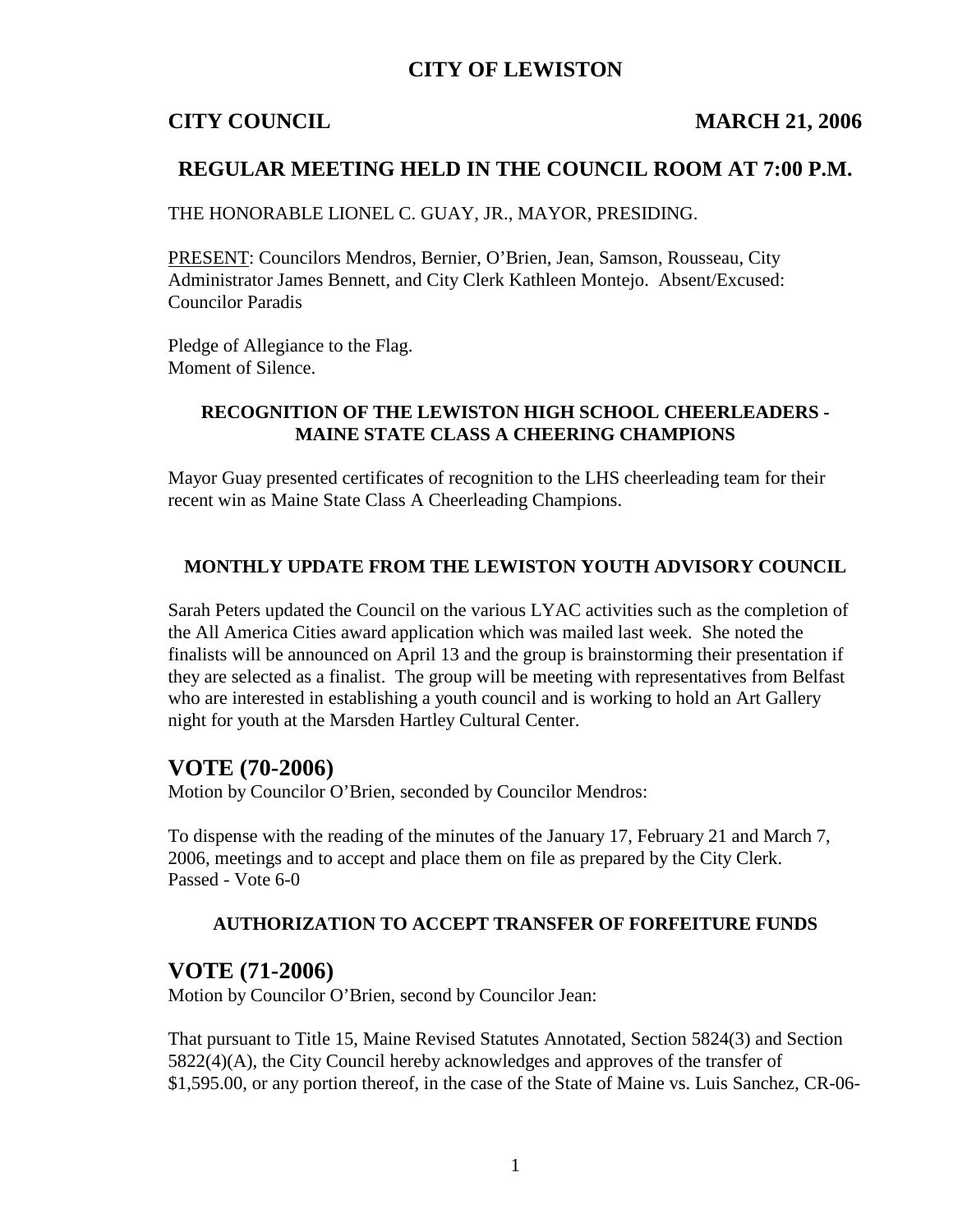# **CITY COUNCIL MARCH 21, 2006**

155 Court Records; the transfer of \$1,192.00, or any portion thereof, in the case of the State of Maine vs. Joel Hayden, CR-06-250 Court Records; the transfer of \$607.00, or any portion thereof, in the case of the State of Maine vs. Mohamed Jama Abdalla a/k/a Abdalla Mohamed, CR-06-291Court Records; the transfer of \$3,565.00, or any portion thereof, in the case of the State of Maine vs. Leon Devon Payne, CR-06-202 Court Records; the transfer of \$6,065.00, or any portion thereof, in the case of the State of Maine vs. Jonathan W. Jenkins, CR-06-194 Court Records; the proceeds from the sale of one 357 Magnum, model 253, serial #99762, or any portion thereof, and the transfer of \$490.00 in the case of the State of Maine vs. Rosuan R. Kindell, CR-06-195 Court Records and the transfer of \$522.00, or any portion thereof, in the case of the State of Maine vs. Rosuan R. Kindell, CR-06-32 Court Records. Being funds forfeited pursuant to court process. It is further acknowledged that these funds shall be credited to the 'City of Lewiston Drug Enforcement Program', funds to be deposited in Account No. 590-3514050 at People's Heritage Bank. Passed - Vote 6-0

### **AUTHORIZATION FOR GRANT APPLICATION AND ACCEPTANCE OF FUNDS FROM THE U.S. DEPARTMENT OF JUSTICE'S EDWARD BYRNE MEMORIAL ASSISTANCE GRANT**

# **VOTE (72-2006)**

Motion by Councilor O'Brien, second by Councilor Jean:

To authorize the Chief of Police to submit a grant application to the U.S. Department of Justice's Edward Byrne Memorial Justice Assistance Grant program and, if said grant is awarded to the City, to accept the grant award from the U.S. Department of Justice, and to authorize the City Administrator and the Finance Director to administer said funds accordingly. Passed - Vote 6-0

#### **ANNUAL APPOINTMENT OF PROXIES TO THE LEWISTON-AUBURN RAILROAD BOARD OF DIRECTORS**

# **VOTE (73-2006)**

Motion by Councilor O'Brien, second by Councilor Jean:

To nominate Councilor Bernier, Councilor Samson, Gerard J. B. Raymond, Richard R. Albert, Gerald P. Berube, Mark Pellerin and Lincoln Jeffers (as ex-officio), as proxies to serve on the Lewiston-Auburn Railroad Board of Directors for the 2006-2007 year term. Passed - Vote 6-0

### **AUTHORIZATION FOR THE LEWISTON MAINEIACS HOCKEY ORGANIZATION TO HANG LIGHT POST BANNERS ALONG LINCOLN STREET AND MAIN STREET**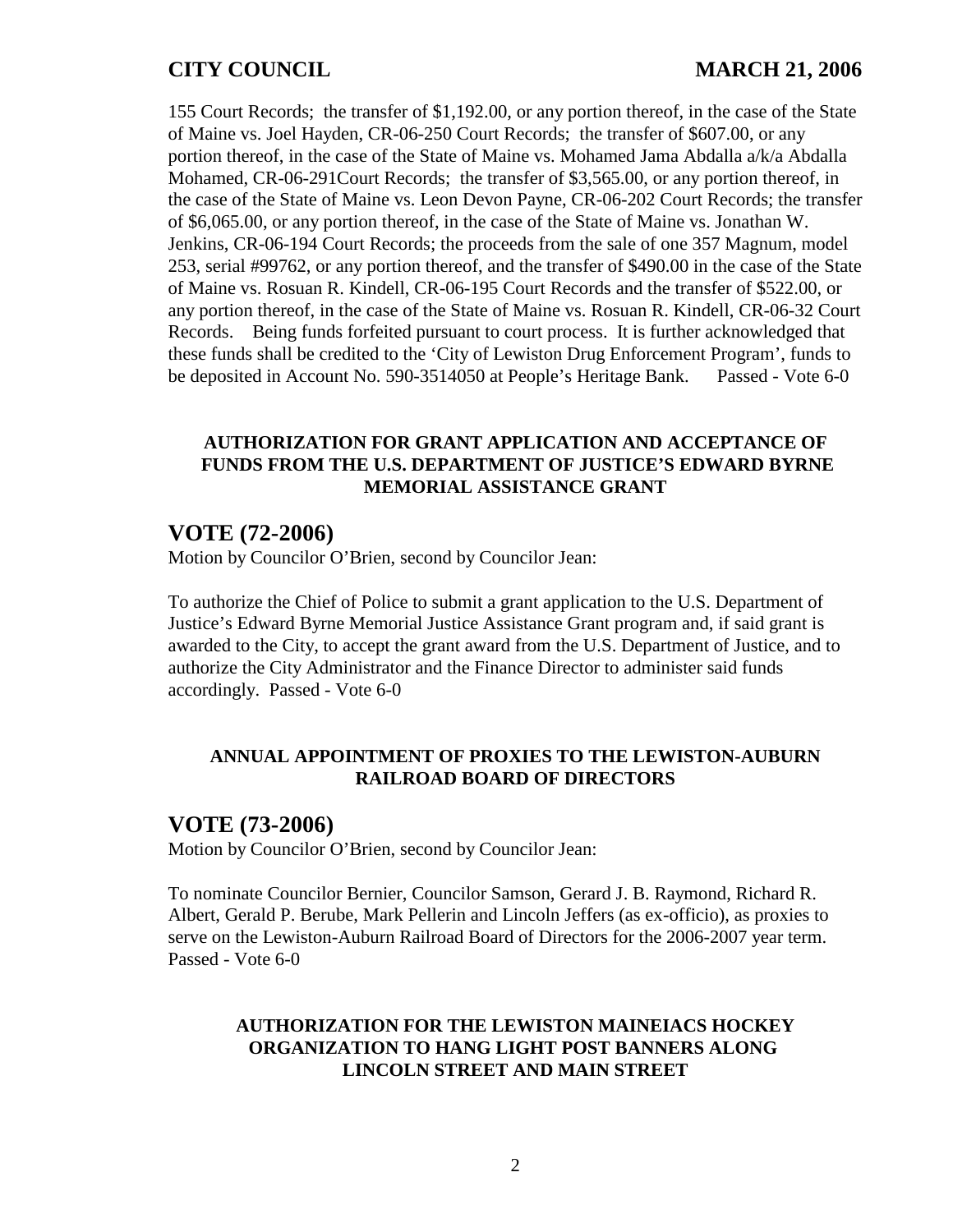# **VOTE (74-2006)**

Motion by Councilor O'Brien, second by Councilor Jean:

To authorize the Lewiston Maineiacs hockey organization to hang light post banners along Lincoln Street and Main Street during the 2006-2007 hockey season. Passed - Vote 6-0

# **PUBLIC HEARING AND FINAL PASSAGE FOR LAND USE CODE AMENDMENTS REGARDING BED AND BREAKFAST ESTABLISHMENTS**

Mayor Guay opened the public hearing. Cathy McDonald of 40 Ware Street stated that the Inn has been a good neighbor, but there are concerns about outdoor functions. She noted that the wedding receptions will last several hours and that parking will be a problem, noting that even though there are designated parking areas at the campus, human nature is to find the closest spot which could be on street parking. Ms. McDonald stated the college is building a new dorm in the area which will create even more demand for limited parking space. She asked the Council to consider that this area is her home and the Ware Street Inn is a business that could be sold at anytime. Mayor Guay then closed the hearing.

City Planner David Hediger explained the proposed amendment which is recommended by both city staff and the applicant. The amendment changes the language to better reflect the intent of the proposal that the Planning Board is recommending.

# **VOTE (75-2006)**

Motion by Councilor Samson, second by Councilor Jean:

To incorporate the proposed amendment to Article II, Section 2(3) of the proposed Bed and Breakfast amendment to reflect the intent of the language proposed to the Planning Board:

(3)  $\alpha$ Any meeting facilities are limited to twelve (12)non-guests.

(4) and sSpecial outdoor functions such as weddings are limited to daylight hours only with no more than two functions per month and a total of eight functions per year. (Note: meeting facilities and special outdoor functions are limited to bed and breakfast establishments with five (5) and six (6) rooms available for lodging.)

Passed - Vote 6-0

# **VOTE (76-2006)**

Motion by Councilor Jean, second by Councilor Samson:

That the proposed amendments to Appendix A, Article II "Definitions", Article XII "Performance Standards" and Article XIII. "Development Review and Standards" of the City Zoning and Land Use Code as amended, receive final passage by a roll call vote. Passed - Vote 6-0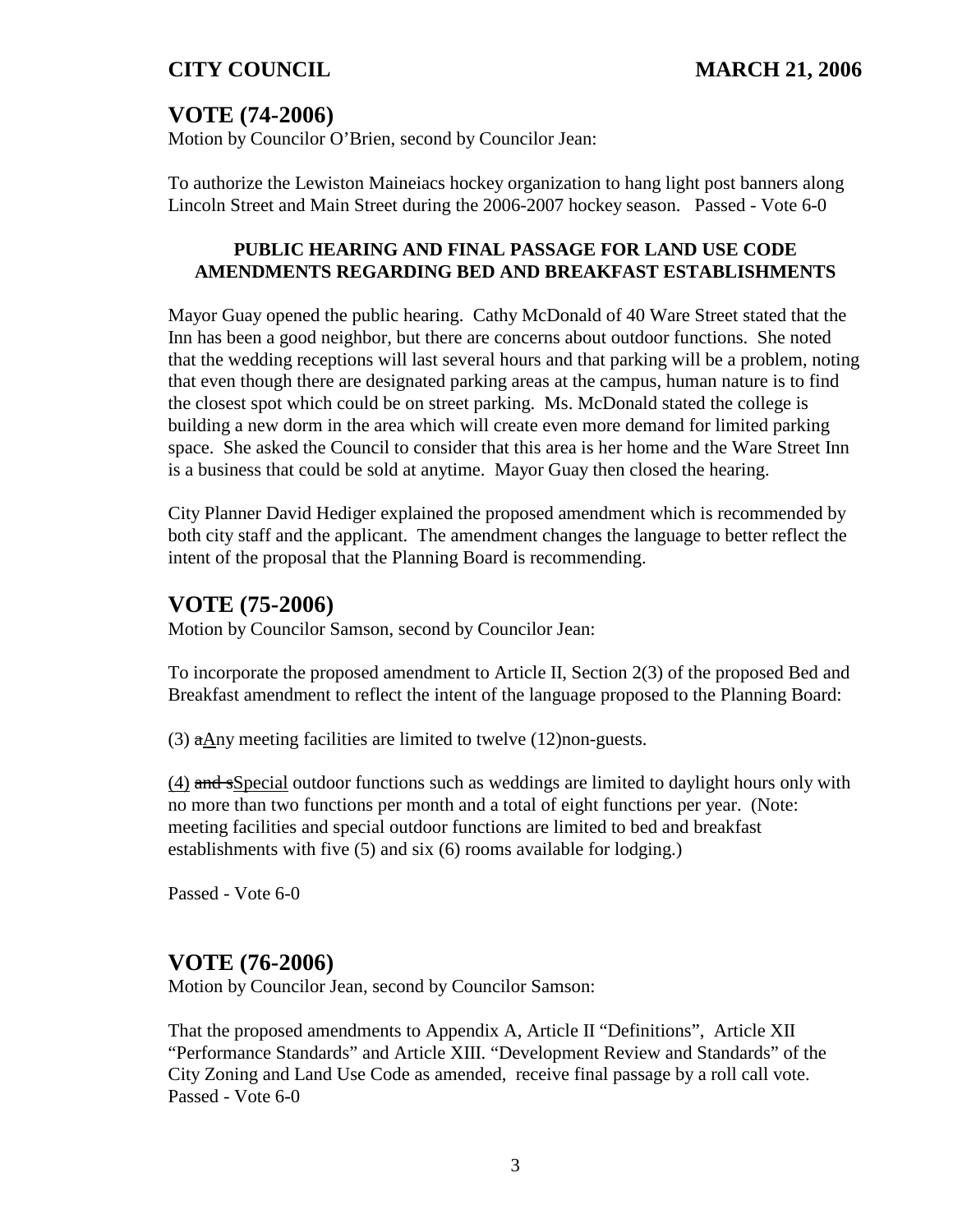### **PUBLIC HEARING AND FINAL PASSAGE FOR LAND USE CODE AMENDMENTS CONCERNING FLOODPLAIN MANAGEMENT**

Mayor Guay opened the public hearing. No members of the public spoke for or against this item. Mayor Guay then closed the hearing.

# **VOTE (77-2006)**

Motion by Councilor Jean, second by Councilor O'Brien:

That the proposed amendments to Appendix A, Article XII "Performance Standards", Section 4 "Floodplain Management" and Article XIV "Floodplain Administration", of the City Zoning and Land Use Code, receive final passage by a roll call vote. Passed - Vote 6-0

# **PUBLIC HEARING AND FIRST PASSAGE REGARDING AN AMENDMENT TO THE BUSINESS LICENSING ORDINANCE REGARDING OUTPATIENT ADDICTION TREATMENT CLINICS**

Mayor Guay opened the public hearing. No members of the public spoke for or against this item. Mayor Guay then closed the hearing. The City Administrator stated this ordinance applies for all addiction treatment facilities such as those treating alcohol or drug addiction, gambling addiction and other addictions. There is a 1000 foot buffer zone from any schools, day care centers and other similar establishments. The regulations are similar to state statutes regarding distance limits for businesses with liquor licenses.

# **VOTE (78-2006)**

Motion by Councilor Samson, second by Councilor Jean:

That the proposed amendment to the City Code of Ordinances, Chapter 22 "Businesses", Article XIV "Outpatient Addiction Treatment Clinics", Sections 22-410 through 22-419 receive first passage by a roll call vote and that the public hearing on said ordinance be continued to the meeting of April 4, 2006 for final passage. Passed - Vote 6-0

## **PUBLIC HEARING ON A NEW LIQUOR LICENSE APPLICATION FOR GRIDIRON, 1576 LISBON STREET**

Mayor Guay opened the public hearing. Shawn Martin stated he is the owner of the business and they will be open from 10:30am until 11:00pm and maybe 1:00am depending on the crowds. He noted that he owns Thatcher's Restaurant in Auburn and has experience in the business. This will be a restaurant and sports bar with no live entertainment. Mayor Guay then closed the hearing.

# **VOTE (79-2006)**

Motion by Councilor Samson, second by Councilor Jean:

To authorize the City Clerk's Office to approve a new liquor license application for Gridiron, 1576 Lisbon Street. Passed - Vote 6-0